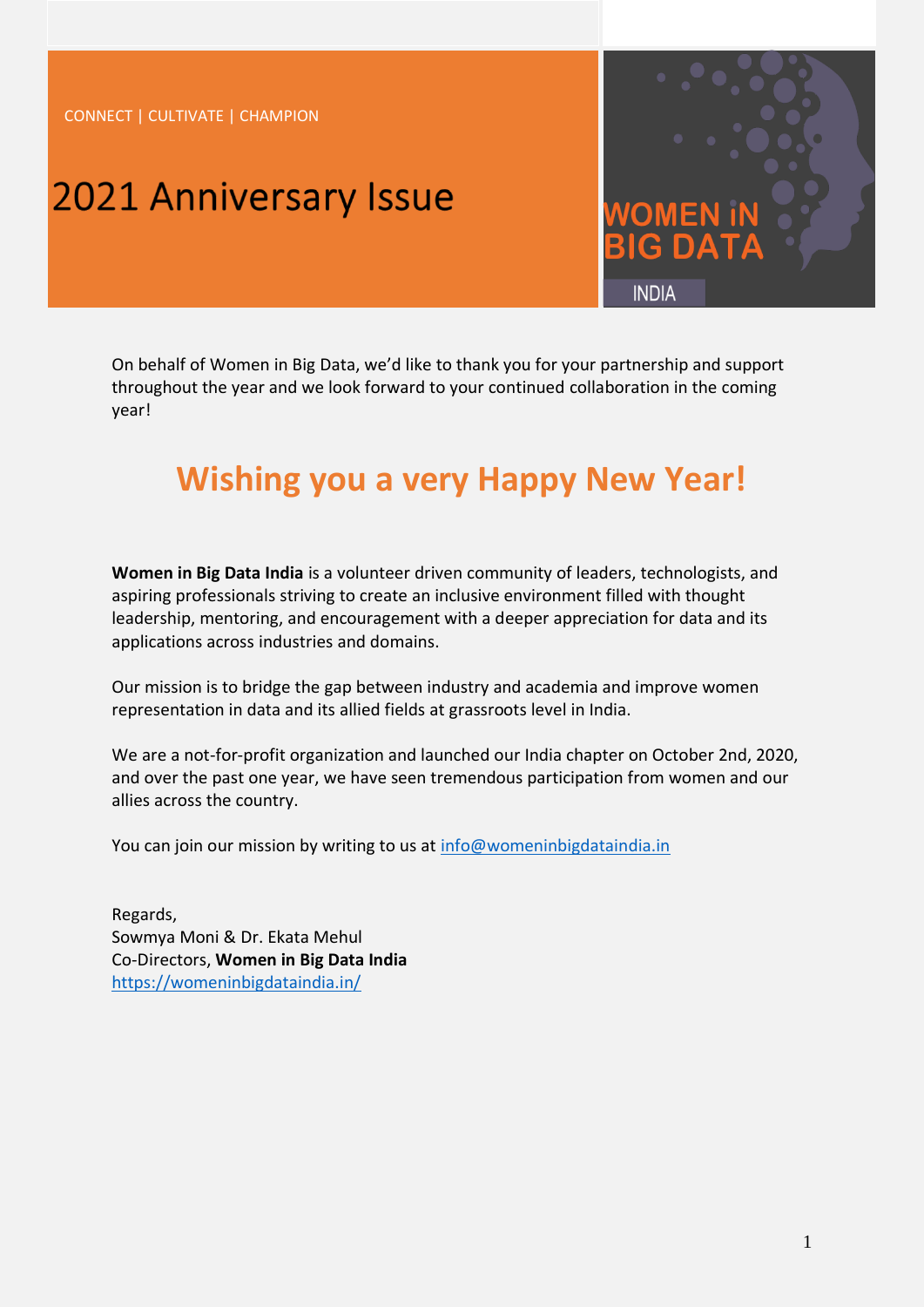### **2021 Snapshot**

- We launched **5** Anchor Programs: **Vidya**, **Saraswati, Gayatri**, **Shakti, Lakshmi**
- **10** Industry Experts & Mentors across industries, leading with data
- **10** Core Committee members including 7 Executive Council Members with 20+ years of experience in academia and technology
- **1000** Members
- **750 +** LinkedIn Followers
- **4** Vibrant Student Chapters
- **10** Industry Partners
- 15 Internships & Placements
- **20** Virtual Events + 3 Hands-on Workshop
- Partnership with NASSCOM Future Skills Prime
- Partner at AWS Women in Tech Day Community Edition

#### 2021 Achievements have been captured in the [Video.](https://www.youtube.com/watch?v=tnSIhJEIcWA)

### **Success Stories**

# **Featuring** Jaisri Raman

**– Our Mentee for Gayatri Program**



*"I always was intrigued by data and the analytics behind it. I wanted to move into the area, but people around gave their opinions discouraging me from even thinking about it. The thought however was always on the back of my mind. One day I chanced about the page Women in Big Data India Chapter and attended the Gayatri program launch. I heard what the first Cohort of participants/mentors had to say. That was the turning point to the way I was thinking. I reached out to the program coordinators, and they put me onto a great mentor - a person who wants the best in you to come out. She has instilled a sense of questioning in every data that I see, looking if there is an opportunity."*

**Jaisri Raman** Sr. Delivery Manager, Cognizant, India [WiBD Mentee)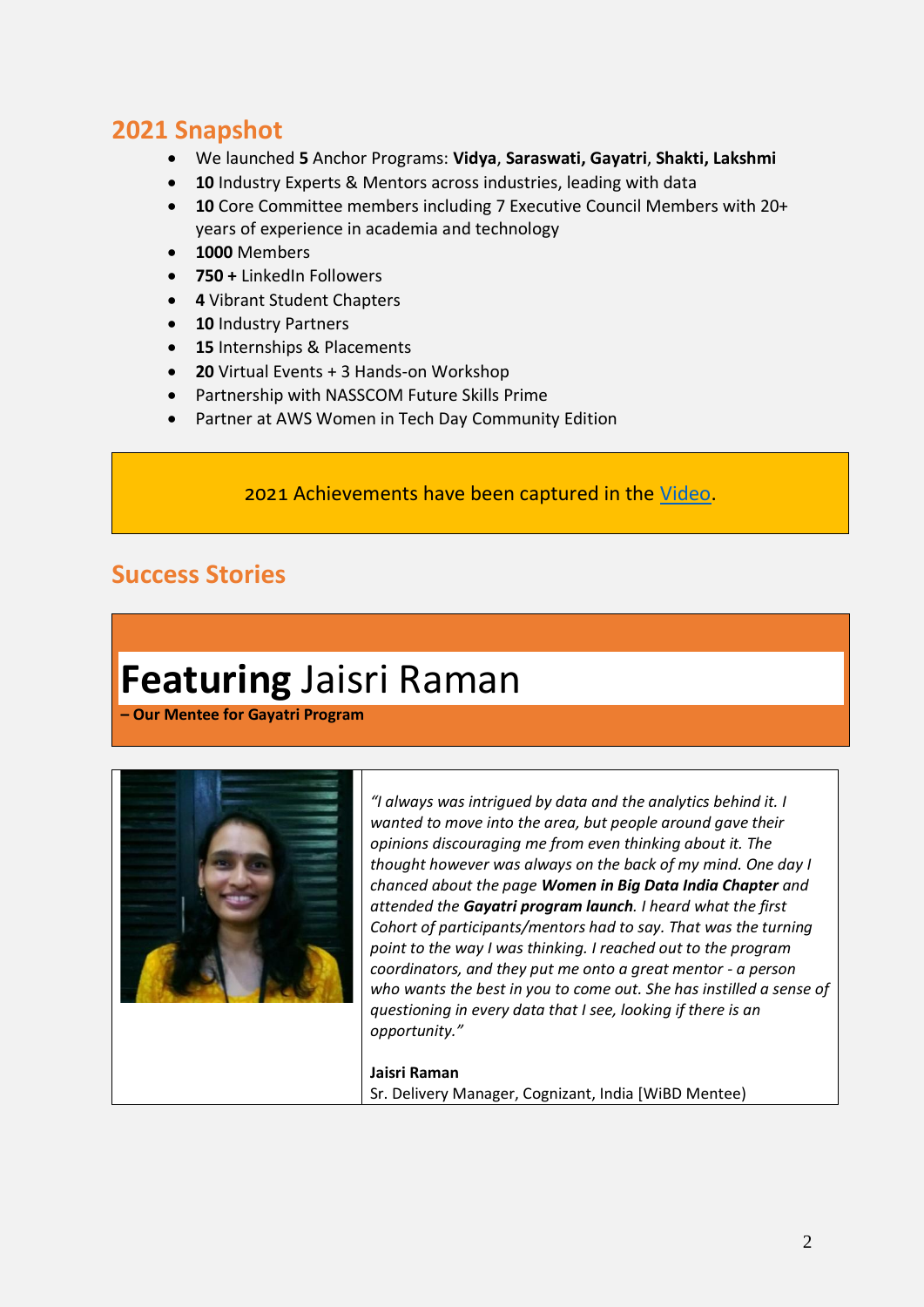

# **Featured Volunteer**

#### **Himashinee Venkatesh**

*"I have been part of WiBD for the last 6 months. I currently work in Hewlett Packard Enterprise and volunteer in WiBD. My journey so far has been very enriching. Being part of WiBD, has given me the opportunity to connect with many inspiring women in the tech industry. Each interaction that I have had here has taught me something about career growth. Being able to speak to these women gave me a lot of insight on how to plan my career. Also I am responsible to manage different activities in the organisation and improve my management skills.*

*In WiBD I help in running the Gayathri and Shakti programs. Gayathri and Shakti are 2 of the 5 flagship programs of WiBD India. Gayathri aims to offer the right platform for mentoring aspiring women by associating them with current leaders in the tech field. Here we form cohorts of mentor and mentee, where the mentor will guide the mentee to up skill herself. Shakti caters to women who want to restart their career after taking a career break. Here we have a pool of mentors who will help the women to up skill themselves and become market ready. Currently we have about 5 cohorts under both the programs. You can view about the cohort's progress on our website. Other than this we run 3 other programs which also intend to empower women in tech industry."*

## **Executive Council Member Speak**

"It is very important for a data professional to under business processes and business goals, and consider data as an enabling mechanism to achieve that. Most problems can be solved by understanding the logic and identifying processes in the pipeline and data is invaluable for that. In the Shakti team, we have a team of senior technologists and passionate leaders who are willing to help women gain the necessary technical and soft skills to join the workforce again." - **Meenakshi Arun Subramaniam.**

"Intuition, Logic and Data are the three elements of Innovation; each one of them as important as the other. Do things differently and most importantly, ask questions about